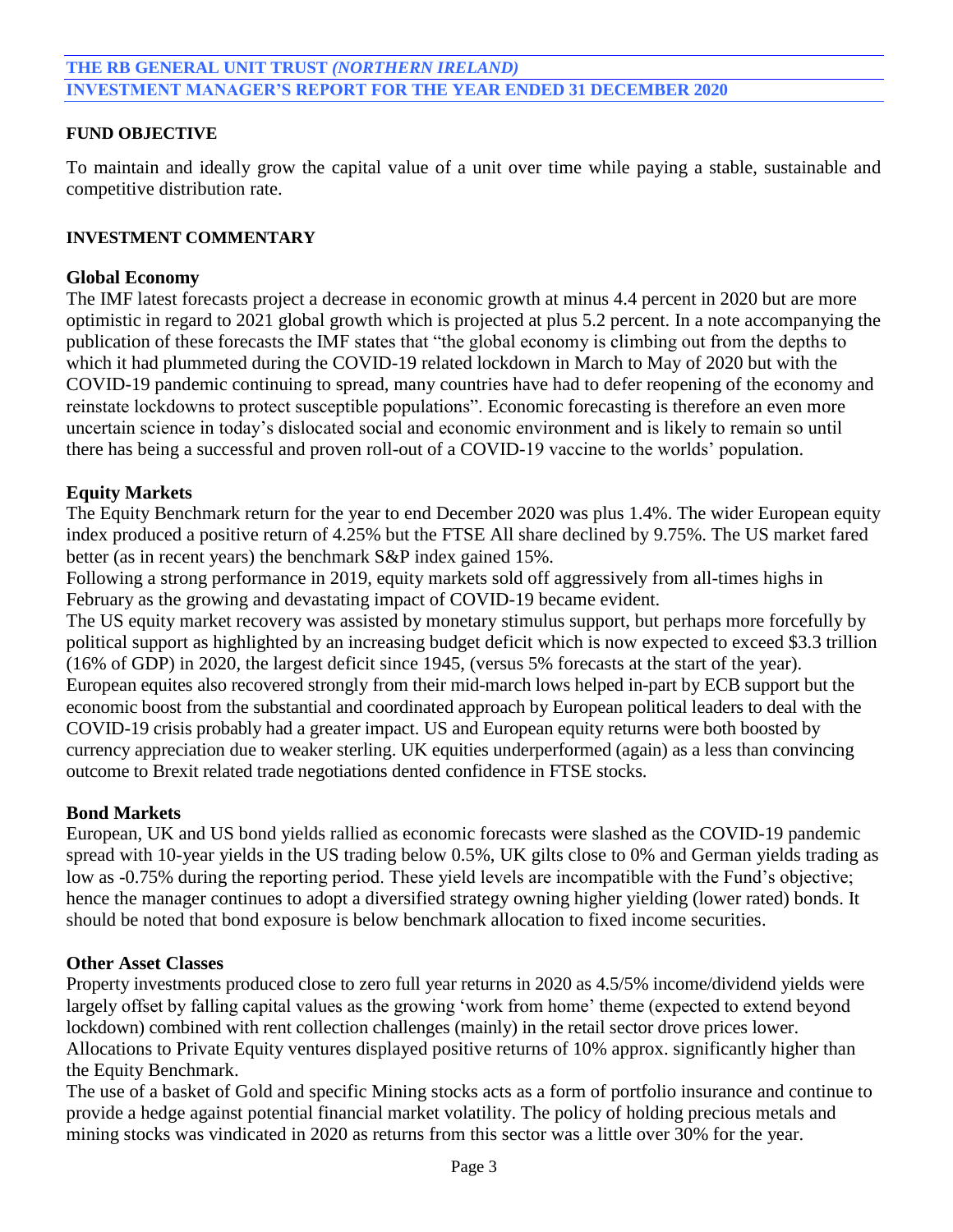## **PERFORMANCE**

| <b>Annualised Total Returns %:</b>        | 1 Year | 3 Years | 5 Years |
|-------------------------------------------|--------|---------|---------|
| <b>RB</b> General Unit Trust (NI)         | 3.3    |         |         |
| Benchmark*                                |        |         |         |
|                                           |        |         |         |
| <b>RB General Unit Trust (NI) Capital</b> | 0.4    | 1.0     | 5.0     |
| <b>UK Inflation (CPI)</b>                 |        |         |         |

*\* Benchmark from 1 January 2019: Equities 65%, Bonds 25%, Cash 5%*

 *(25% Stoxx Europe 600, 25% FTSE All- Share, 15% S&P 500, 10% Euro broad market, 20% Sterling broad market, 5% Cash*

In 2020, the capital value of the Fund increased by 0.4% while the total return (capital and income) was 3.3%. Performance is below benchmark as a result of the Fund's deliberate higher exposure to dividend paying stocks and a lack of exposure to lower dividend paying stocks e.g., high multiple Tech and Growth stocks which outperformed. The Investment Committee, as part of its oversight and supervisory duties, has endorsed this strategy which has, over time, delivered against the fund's objective.

### **The historic price of a unit is detailed in the below chart.**

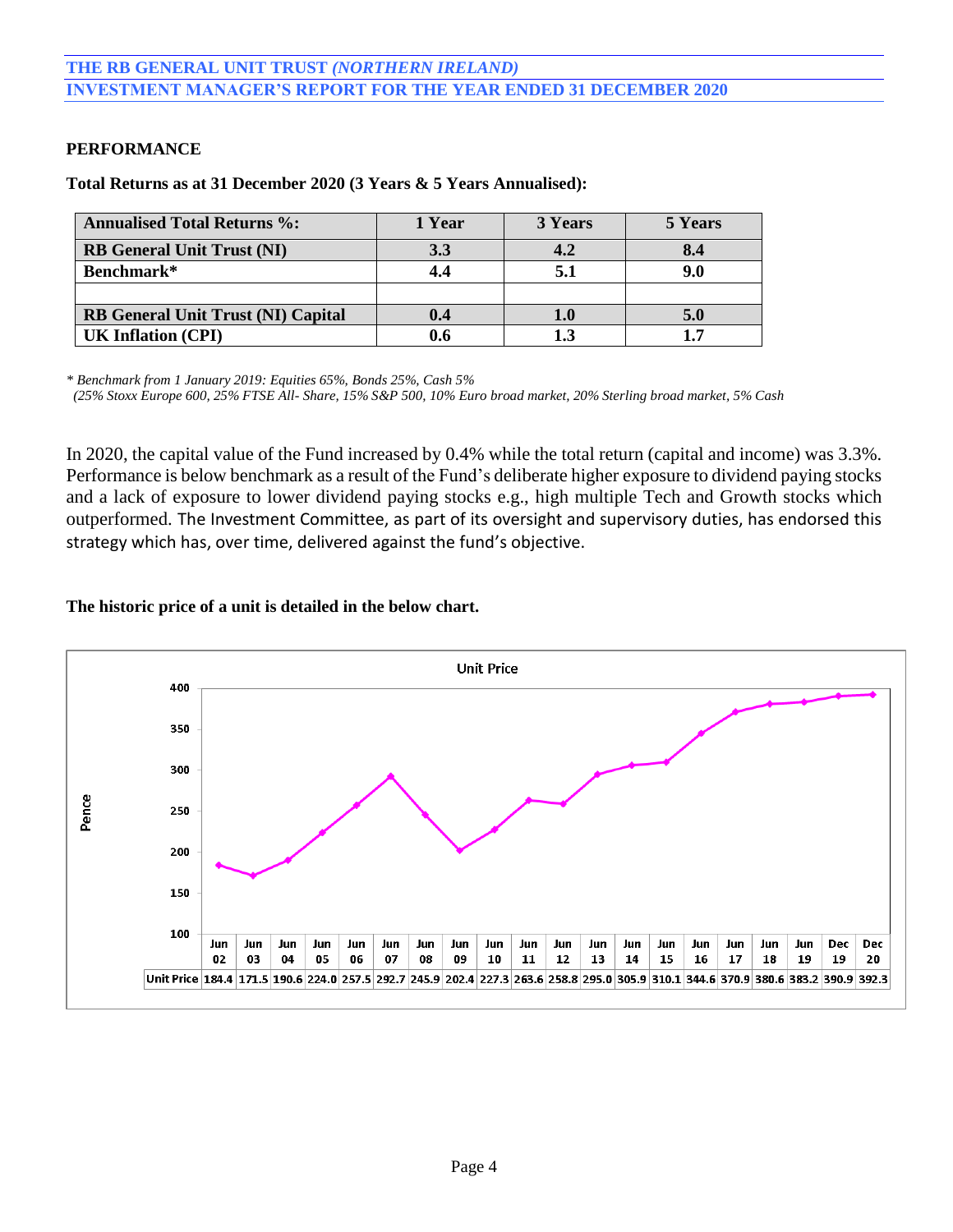# **THE RB GENERAL UNIT TRUST** *(NORTHERN IRELAND)* **INVESTMENT MANAGER'S REPORT FOR THE YEAR ENDED 31 DECEMBER 2020**

## **TRUST ASSET DISTRIBUTION**

The market value of the investments, including the value of the capital deposit account was £60.1m.

#### **The ten largest holdings at 31 December 2020 were:**

|                           | % of Fund |                              | % of Fund |
|---------------------------|-----------|------------------------------|-----------|
| 1. Cash                   | $6.0\%$   | 6. Irish Property Unit Trust | 1.9%      |
| 2. Avenue Properties (NI) | 3.3%      | 7. Cameco                    | 1.9%      |
| 3. Viridian 4.75% 2024    | 2.1%      | 8. Evonik                    | 1.8%      |
| 4. BOI 10.1% Pref         | 2.0%      | 9. Vaneck Gold Miners        | 1.7%      |
| 5. AIB 12.5% 2035         | 2.0%      | 10. Group Bruxelles Lambert  | 1.7%      |

The investment profile in terms of distribution of the assets (by value) at 31 December 2020 is displayed in the following chart:



#### **INCOME DISTRIBUTION TO UNIT HOLDERS**

The interim and final distributions were maintained at the 2019 levels of 4.5 cent per unit and 6.3 cent per unit respectively, resulting in a total distribution for the year of 10.8 cent per unit.

The Trust has a dividend reserve policy that targets a level of 2% of Fund value. The Dividend Equalisation Reserve (DER) will not be allowed to exceed 4% of Fund value and at least 80% of net income in any individual year will be distributed to unit holders. A healthy reserve aids the management of a stable and sustainable distribution going forward.

Based on the value of a unit at 31 December 2020 of £3.923, and a full year distribution of 10.8 pence, the distribution yield was 2.75%. (The comparative figures for 31 December 2019 showed a yield of 2.76% based on a unit value then of £3.91 and a full year distribution of 10.8 pence). During the year there was a withdrawal of £0.176m from the Dividend Equalisation Reserve resulting in a DER of £1,035m or 1.7% of the net asset value of the fund.

There were net outputs of £0.2m to the Fund for the year to 31 December 2020, reflecting new cash of £0.54m less redemptions of £0.74m.